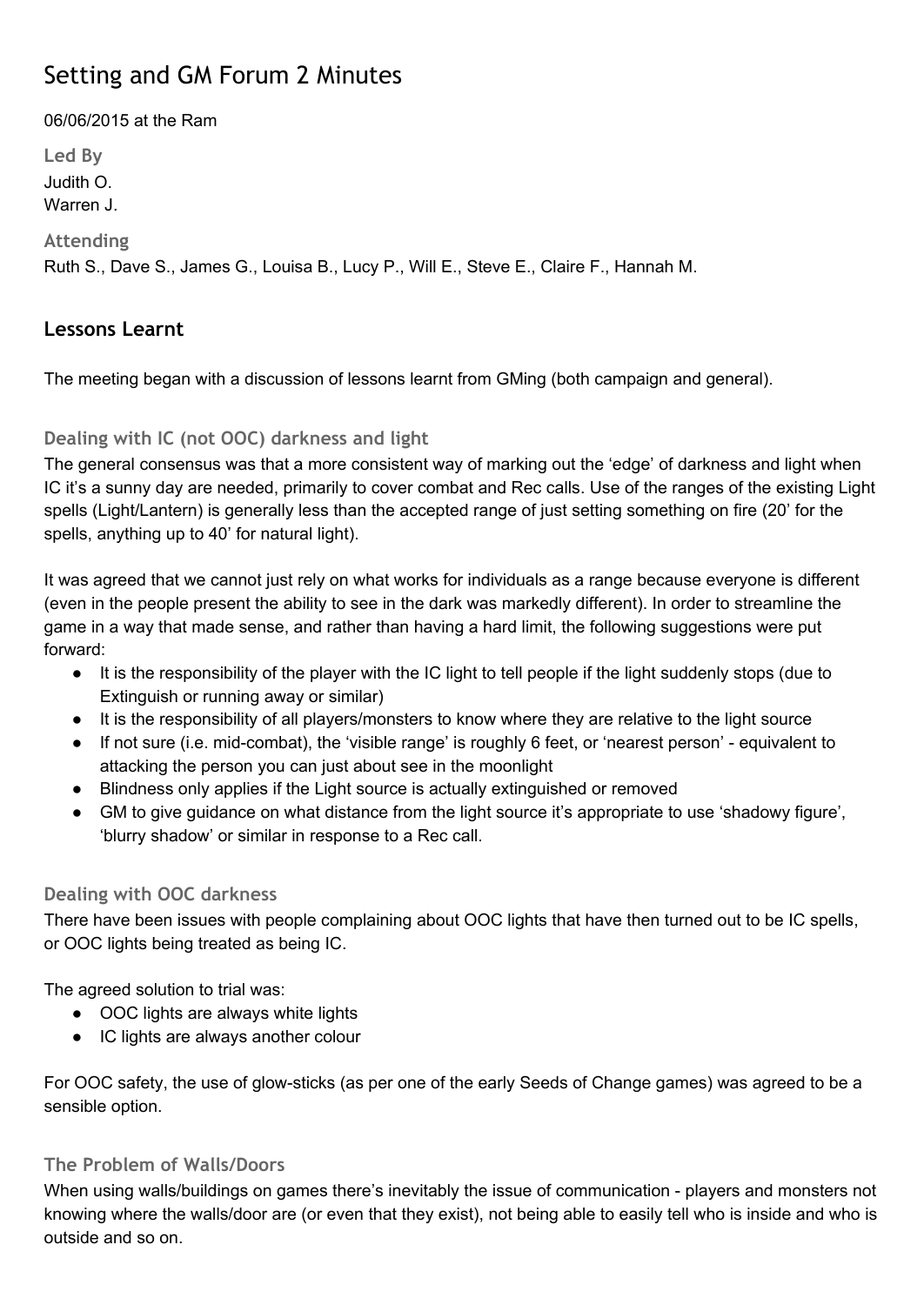Natural boundaries (edge of the Bowl etc) are good but limiting. The use of barrier tape around trees was agreed to be one of the best ways to make it clear but needs trees and a lot of time; rope works but tends to get hidden by long grass. Cones or similar can be used to mark out corners and doorways but it makes it hard to parse what's what. All methods that use low-level or ground height tend not to be easy to see.

One suggestion was to combine cones and barrier tape as relatively portable and easy to see. This was tentatively approved of.

#### **Newbie Support**

Various areas of the system are, because they're largely in people's heads or in the GM Rules, rather unfriendly to newbies.

The buddying system used on the Seeds of Change campaign was agreed to be a good start but only if the newbies make active use of it; more trials of it are needed.

The general feeling was that there needs to be more written out information for newbies to investigate and use

- Expanded Rec Creature information for Pathfinders including details like "Skeletons sharp weapons bounce off them" and the like.
- Descriptive (not proscriptive) expanded information on the Guilds, how magic/miracles work and similar effectively fluff text to give people ideas without locking them down to how things work.
- IC newspaper on a quarterly basis to keep a summary of 'plot' going, with IC reporters at meals and after games.

Volunteers for areas so far:

- Claire initial intro leaflet piece
- Ruth fluff for Defenders
- Dave fluff for Druids

There was also mention of the Guild videos done previously, and a suggestion of adding them to the website if people agreed.

#### **Miscellaneous**

Eyeless creatures - there was a suggestion of using a call of Sightless on damage to make it clear that Displacement does not count.

Armour markers generally agreed useful, but visibility is still an issue. One to try more and see how it goes.

Rec Creature - general agreement to explain to people with Rec Creature what any Wibbly Things actually are before the game or at the earliest sensible opportunity

## **Monster Manual**

There was a discussion of what GMs would like to see added or changed in the Monster Manual. The initial point was that the monster manual needs to be kept flexible where possible (i.e. only defining what's necessary and letting GMs build the rest) in order to keep it maintainable.

- More clarity on what the base rank of a creature is for the purpose of Rec Creature etc. and how much of that base rank is spent on base abilities.
- Example stats for different types of creatures (like the DnD manuals) to give GMs ideas.
- Templates for things like Dire, Demonic etc. that come up a lot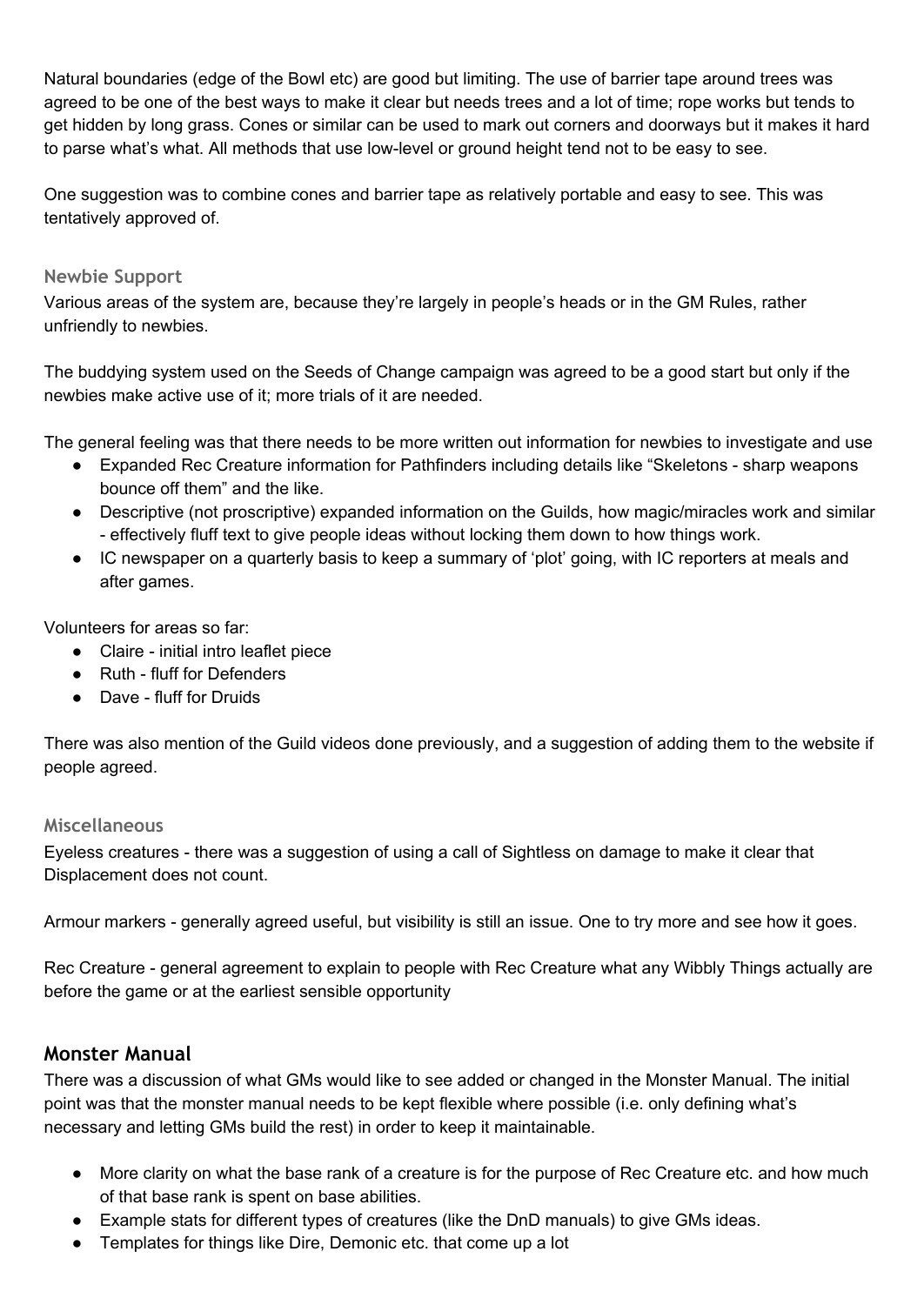- All the missing 'standard' creatures in the case of animals, rough guidelines on frequently used animals to give ideas for what's apt rather than trying to pin down every single possible creature
	- The suggestion was to try and point animals and other missing standards at particular existing skills tables rather than trying to create new ones, just to keep things to a manageable size.
- Guidelines on when Superior/Masterwork kit is apt for types of monsters and how frequently it should appear
	- $\circ$  In order to reduce the Epic Looting issues, there was a suggestion of making Superior/Masterwork kit be race specific, and for PCs to need to pay to have what they've looted refitted if it comes from a different race.
	- This was generally agreed to be a good idea, especially if half- species could use kit belonging to either of their parent races.
- Removal of innate ability-by-rank abilities from existing monster types was suggested due to the issue of games and thus monsters being that much higher ranked. General agreement was that having to buy the innates was better. Suggestions for alternatives included:
	- Changing the progressions to be equivalent to that of player Guilds
	- Changing the progressions to match that of the 'rank to buy' guidelines for castings
	- Setting to an equivalent stat buying chain (similar to the Weakness ability for Shadows)
- More fluff description text for monsters to give a better idea of what they look like and how they might live and so on.

# **Things GMs Don't Do**

Due to lack of time there was a very quick discussion of Things GMs Don't Do and, where possible, why.

Guardian spirits - currently they are just too complicated and don't work

High level Laces can easily become not fun for/unfairon players (takes characters out of a game)

Wards get impractical to ref far too quickly and start getting a bit silly with the 'taking damage' rule

Interrupting Prayer/Meditation - same issue as high level Laces, they take characters out of a game unless they have back-up stats and skills

Fracture - no one can remember what it does!

Dispelling/Anti-Magic Shell etc. - undo what casters can do, effectively wasted points

High level Disease/Poison

- Neutralise/Cure have no other uses so no one buys them
- Because no one buys them, it's hard to use high level Disease/Poison
- Possible fixes: make the cures be downcast versions of existing miracles (Heal Life/Wounds), allow stacking of Cure/Neutralise (either multiple people casting together or each casting reduces the Disease/Poison by that level).

## **Next Time**

The following things were requested for the next GM Forum:

- Hold it as a standalone meeting; 1.5 hours was just not enough time.
- Revisit all actions from this meeting
- Traps (mechanical and magical/miraculous) how to be consistent
- Tracking, Rec Creature, Rec Tracks, Rec Smell and Evaluate how to be consistent
- How does IC money actual work in the 'real' world outside of patrolling?